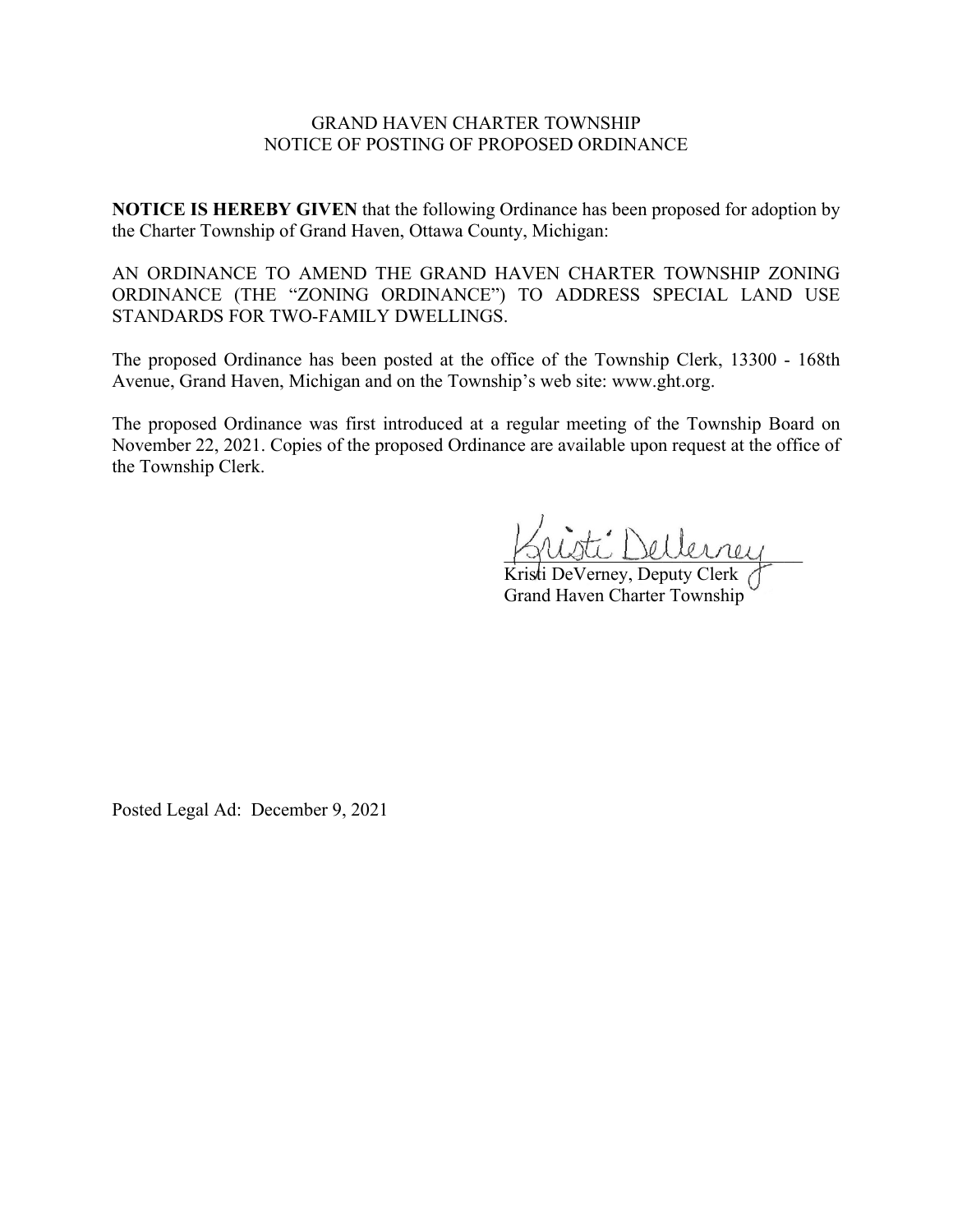## **ORDINANCE NO. \_\_\_\_\_\_\_\_**

#### ZONING TEXT AMENDMENT ORDINANCE

### **AN ORDINANCE TO AMEND THE GRAND HAVEN CHARTER TOWNSHIP ZONING ORDINANCE (THE "ZONING ORDINANCE") TO ADDRESS SPECIAL LAND USE STANDARDS FOR TWO-FAMILY DWELLINGS.**

THE CHARTER TOWNSHIP OF GRAND HAVEN, COUNTY OF OTTAWA, AND STATE OF MICHIGAN, ORDAINS:

Section 1. Special Land Use – Two-Family Dwellings. Section 12.50 of the Zoning Ordinance shall be established and stated as follows.

Section 12.50 TWO-FAMILY DWELLINGS.

- (A) Two-family dwellings shall only be permitted on paved public roads. Must be located so traffic generated will not tend to infiltrate and use streets running through any single-family areas.
- (B) The minimum side yard setback shall be 35-feet each, for a combined total of at least 75-feet.
- (C) Two-family dwellings shall be connected to municipal water, and if available, sanitary sewer.
- (D) Two-family dwellings shall be designed to look like a single-family dwelling and shall include architectural details found on the majority of dwellings in the neighborhood, so the two-family dwelling is consistent with the aesthetic character of existing buildings. Scaled elevations depicting the features shall be provided.
- (E) Any garage(s) serving a two-family dwelling shall be (1) placed to the rear of the dwelling with side or rear entry, or  $(2)$  recessed at least  $\frac{1}{4}$  of the depth of the garage.
	- (1) For example, a 24' wide x 30' deep garage must be recessed at least  $7\frac{1}{2}$ feet from the front plane of the dwelling.
- (F) Site plan shall include a screened area for outdoor refuse container storage which uses quality building materials similar to the dwelling. Refer to Codified Ordinance No. 334, Section 40.0403.5 – Outside Storage of Trash Receptacles, for the specific regulations.